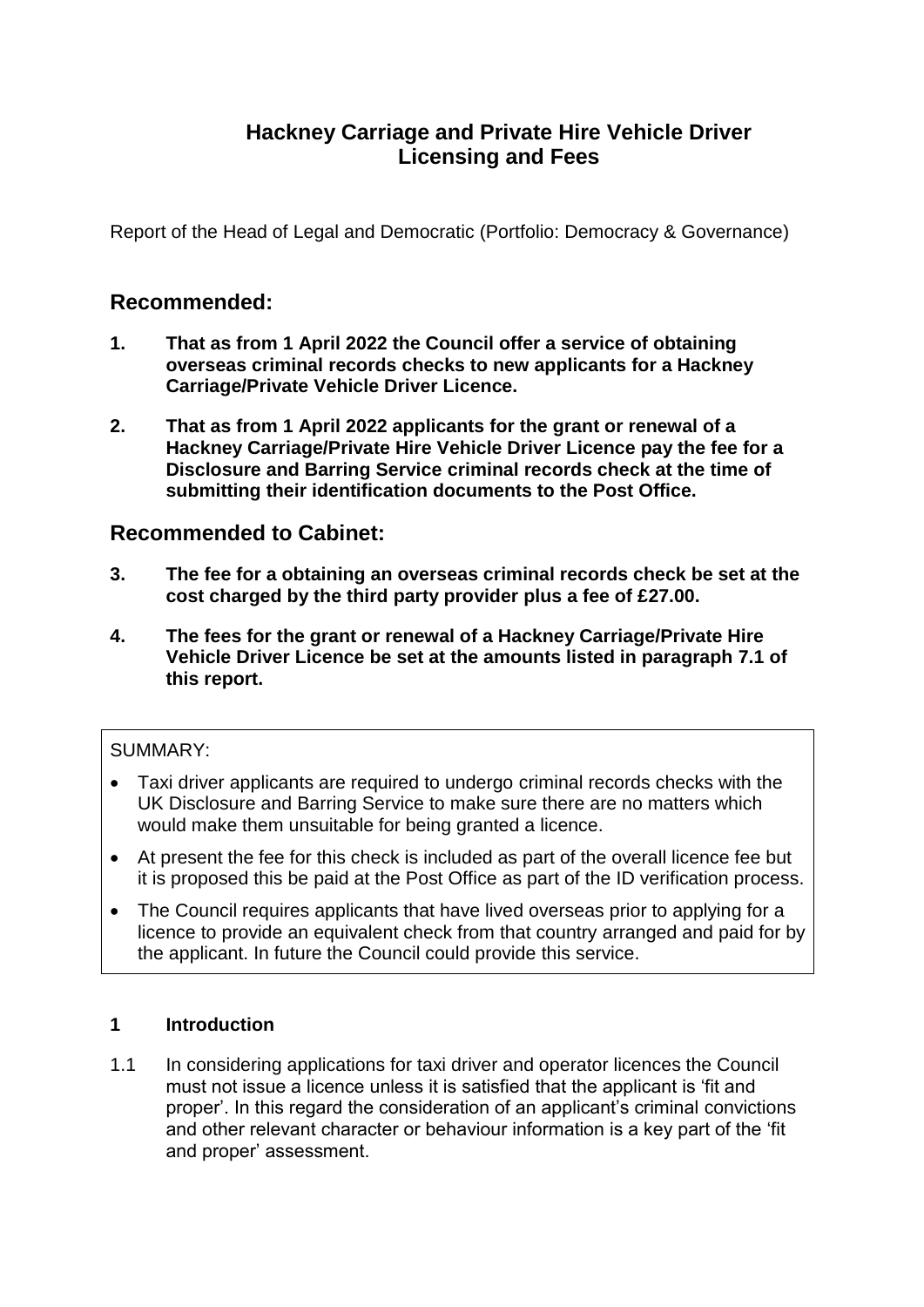## **2 Background**

- 2.1 Hackney carriages and private hire vehicles form a vital part of the public transport network within the Borough by providing transport for the public who may not have any safe alternative means of transport available to them. In recent years there have been cases across the country of licensed drivers being involved in criminal activity including the sexual exploitation of children. It is important that all licensing authorities take appropriate steps to prevent future cases by ensuring that licensed drivers are 'fit and proper'.
- 2.2 When considering the subject of criminality checks for taxi drivers the Department for Transport Statutory Taxi and Private Hire Vehicle Standards published last year – considered by this Committee at its meeting on 23 September 2021 – emphasises how all licensing authorities in England and Wales have a requirement that an enhanced criminal records check is undertaken with the Disclosure and Barring Service (DBS) at first application and then upon renewal.
- 2.3 The DBS check will only provide details for the time a person has resided in the UK. Several drivers have lived outside of the UK and in these cases the driver is asked to provide the equivalent of a DBS check for the country in which they have resided. The onus is upon the driver to obtain and pay for this check. This generally involves contacting the embassy of the country involved although arrangements vary considerably across different countries.

## **3 Corporate Objectives and Priorities**

3.1 Hackney Carriage and Private Hire licensing falls within the broader remit of public safety which cuts across the Council's corporate priorities with reference to growing the potential of our Communities and People. In deciding whether a licensed driver should be issued with and then retain their licence, the overriding consideration will be the protection of the public. The Council's role in safeguarding and protecting the travelling public cannot be understated.

## **4 Consultations/Communications**

4.1 No consultation has been undertaken on these proposals with the taxi trade, but no adverse impact is anticipated such that any member of the trade would be unhappy with the proposals. A wide-ranging consultation which will encompass aspects of the driver licensing procedure is currently being undertaken and will provide an opportunity for the trade to comment on various aspects of the licensing process.

## **5 Options**

5.1 The options available to the Committee are:

## 5.2 **Option 1**

To separate out the charge for the DBS check from the driver licence fee and introducing the ability for overseas criminal records checks to be obtained through the Council rather than by the applicant. This is the recommended option.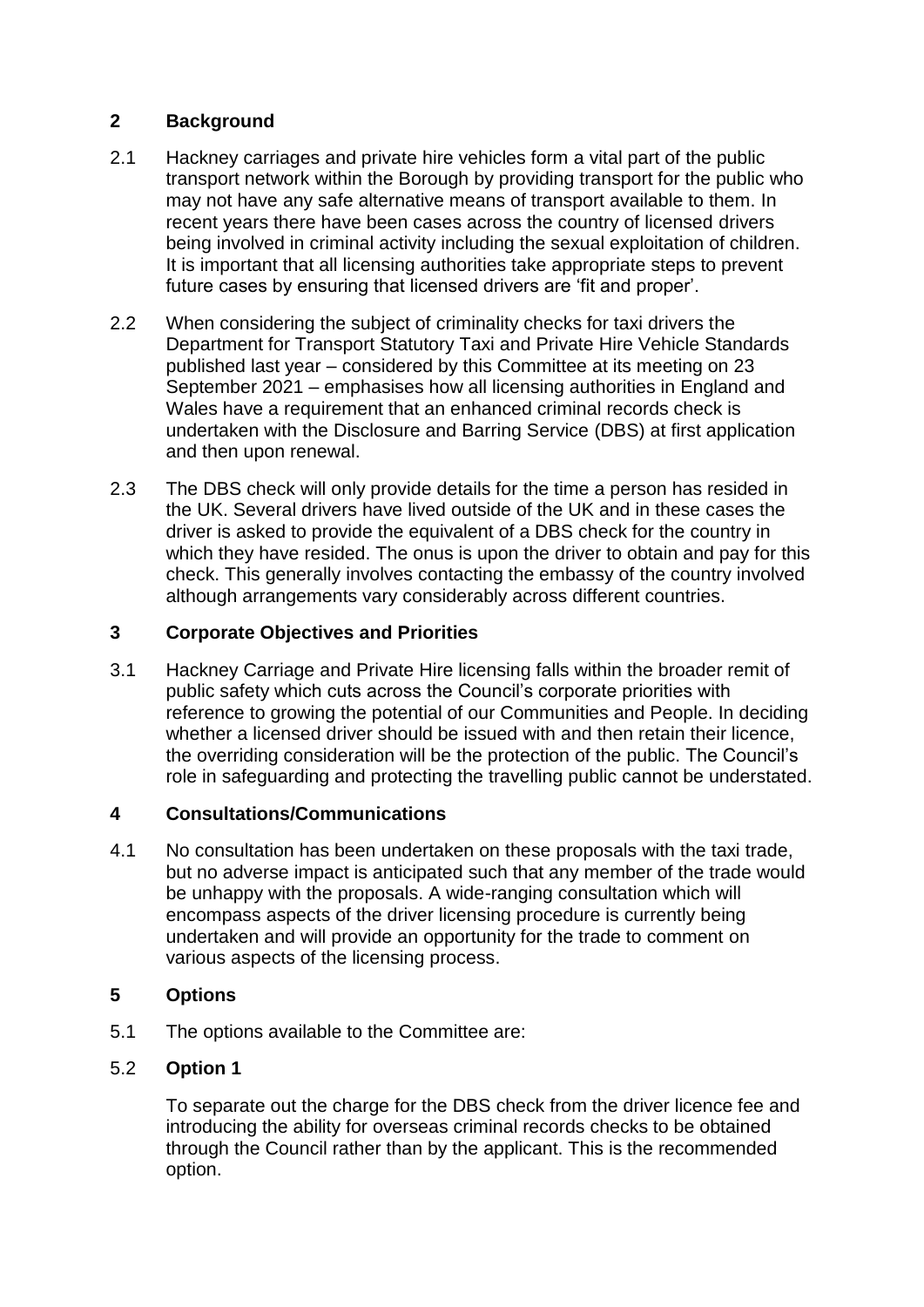#### 5.3 **Option 2**

To reject the recommendations.

#### 5.4 **Option 3**

To resolve to take some other course of action.

As stated in paragraph 6.1 below there is specific legal advice – endorsed by James Button one of the leading licensing lawyers in the UK who has previously delivered training to the Committee – that the fee levied by the Council should not include charges for any additional checks. The move to drivers paying the DBS fee directly will resolve this. Separating out the DBS fee will also assist drivers who already have a current enhanced criminal records disclosure and do not need to apply for another.

Obtaining an overseas criminal records check can be a time-consuming process and previously some driver licence applicants have been discouraged from applying because of the perceived difficulties in obtaining an overseas check. Being able to offer a service to future applicants may encourage those who have previously not had the ability to undertake the check themselves.

#### **6 Options Appraisal**

- 6.1 At present the Council charges a single fee for a driver licence which includes the cost of a DBS criminal records check. However, current legal advice is that any requirements such as this are charged separately. This is because in relation to driver licences, section 53(2) of the Local Government (Miscellaneous Provisions) Act 1976 states a fee can only be levied on the grant of the licence. Therefore, if costs are not separated, where a licence is not granted the Council will end up refunding the costs of those checks, in addition to the licence fee.
- 6.2 The current method of undertaking a DBS check requires drivers to take their identification documents to a Post Office for verification. The third-party provider used by the Council to manage DBS checks advises that the charge for undertaking the DBS check could be paid by the driver at the same time which would then resolve this issue.
- 6.3 As mentioned, the DBS only covers the period during which a person has resided in the UK and so in the case of an applicant who has lived overseas for any time since the age of 10 a satisfactory letter of good conduct or similar documentation for the country or countries in which they have lived must also be available. Any costs associated in obtaining this documentation must be met by the applicant. Certain countries do have a similar arrangement to the Disclosure & Barring Service, but it may need the applicant to contact that country's representative in the United Kingdom.
- 6.4 Undertaking overseas criminal records checks can be complex, as processes differ from country to country in the level of information available, the application data required to run the check, the process that needs to be followed, turnaround time, and cost. Additionally, throughout the world, incountry data-protection laws protect criminal record information from being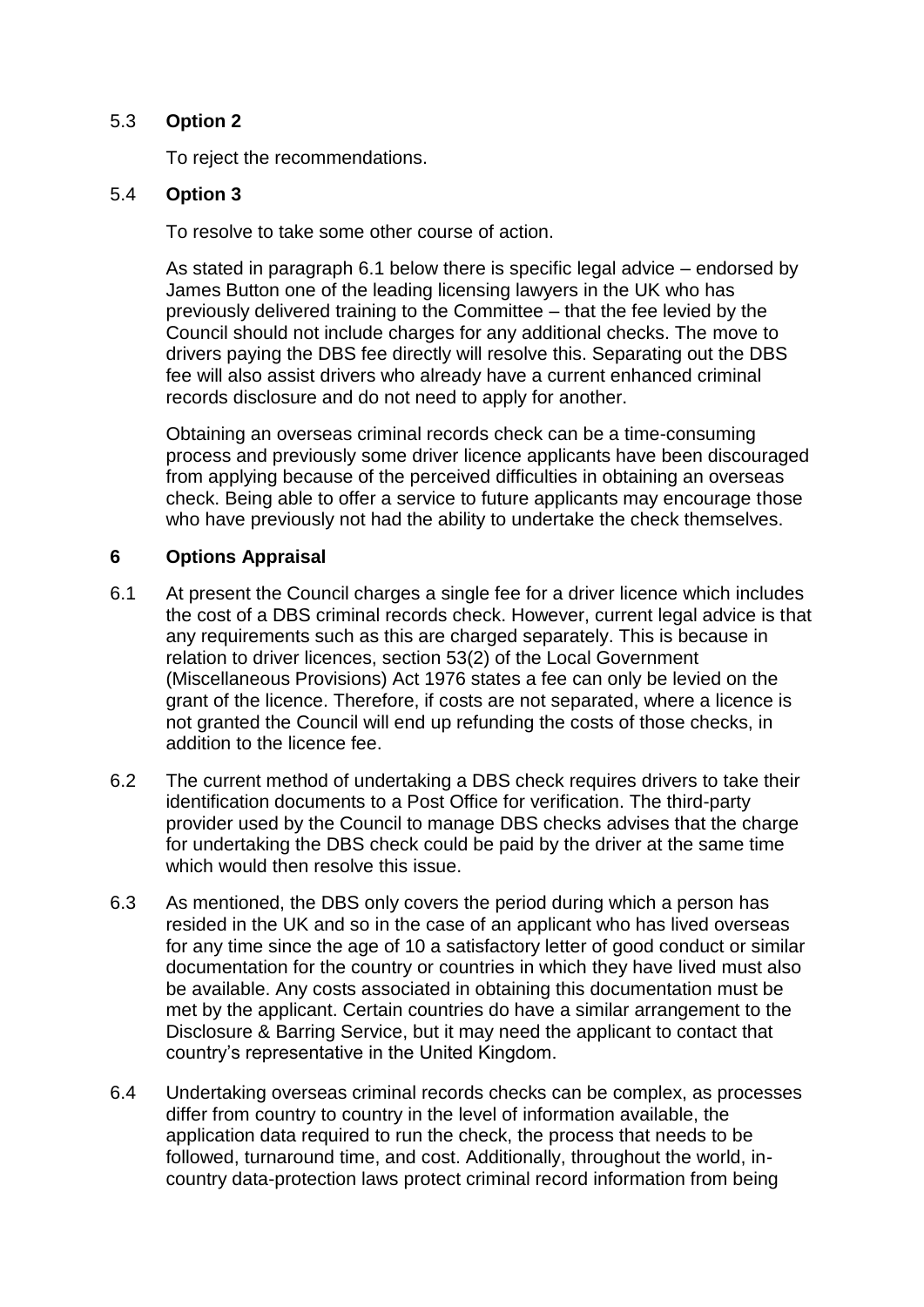released. In some countries, criminal data is only accessible for specific positions, and in others information can be released for any role. There are also countries where criminal records are only released directly to the candidate.

6.5 To overcome these issues the Council's provider of UK DBS checks advises they can undertake overseas criminal records checks in over 145 countries. The driver would need to complete a form and provide documentation which would then be forwarded to the provider. Based on current numbers it is likely that only a handful of such applications would be received in a year but having this facility may prove of benefit to a driver that has difficulty in applying for the check themselves.

#### **7 Resource Implications**

7.1 It is necessary to recalculate the 2022/23 licence fees as those previously approved by Cabinet on 27 October 2021 included an element for work associated with the Council processing DBS checks. The fees can be reduced to remove the charges relating to the DBS fee (£40.00), the administration charge levied by Council's provider (£10.00), the fee charged by the Post Office for verifying the applicant's identification documents (£6.85) and a charge relating to 30 minutes of staff time (£13.50) which would have been spent undertaking this work. Consequently, the new fees for driver licences form 1 April 2022 will be:

|         | 1 YEAR | 3 YEAR  |
|---------|--------|---------|
| NFW     | £87.00 | £100.00 |
| RFNFWAL | £60.00 | £87.00  |

The fee for overseas criminal records checks varies depending upon the country but currently range from £88.00 to £386.00. The applicant will have to pay this fee plus a charge of £27.00 equating to one hour of staff time which it is estimated will be needed to deal with these applications.

7.2 The Annex compares the currently approved charges for 2022/23 with the recommendations included in this report. For ease of reference, the affected charges have been shaded.

## **8 Legal Implications**

8.1 There are specific powers contained in legislation, most notably the Local Government (Miscellaneous Provisions) Act 1976, which allow the Council to specify the requirements that drivers must meet to be licensed, and to refuse a licence to drivers if the Council is not satisfied that the drivers are fit and proper persons to hold a licence. Undertaking an enhanced criminal records check is regarded as the primary means of determining the suitability of an applicant and as mentioned there is clear legal advice that the charge for such a check should be levied separately from the licence fee.